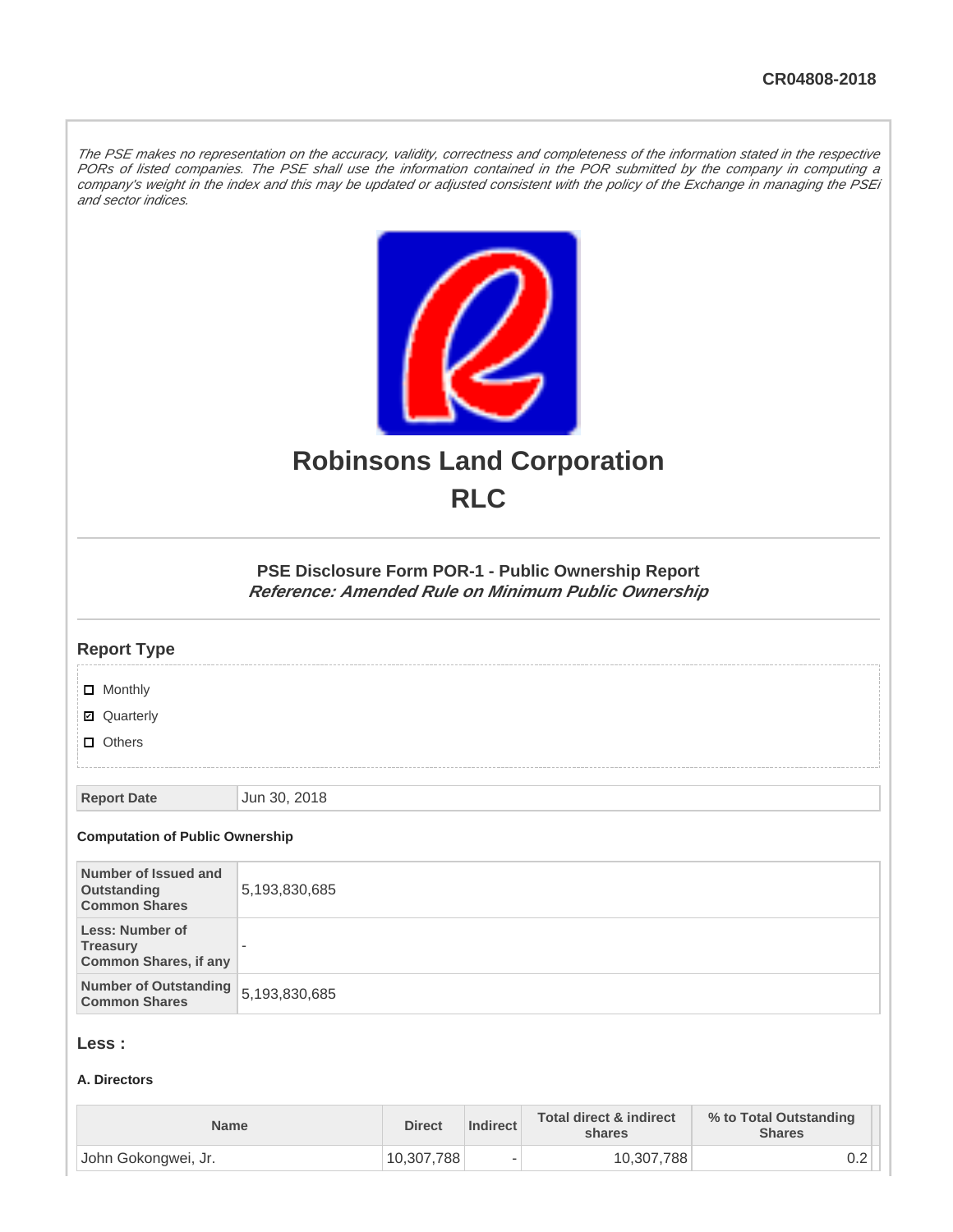| John L. Gokongwei                                  | 380,608    |          | 380,608    | 0.01 |
|----------------------------------------------------|------------|----------|------------|------|
| Elizabeth Y. Gokongwei &/or John<br>Gokongwei, Jr. | 1,253,470  |          | 1,253,470  | 0.02 |
| James L. Go                                        | 2,139,011  |          | 2,139,011  | 0.04 |
| Lance Y. Gokongwei                                 | 805,001    |          | 805,001    | 0.02 |
| Frederick D. Go                                    | 986,027    |          | 986,027    | 0.02 |
| Robina Y. Gokongwei-Pe                             | 685,094    |          | 685,094    | 0.01 |
| Patrick Henry C. Go                                | 10,000     |          | 10,000     |      |
| Johnson Robert G. Go, Jr.                          |            |          |            |      |
| Artemio V. Panganiban                              | 31,718     |          | 31,718     |      |
| Roberto F. De Ocampo                               |            |          | 1          |      |
| Emmanuel C. Rojas, Jr.                             | 901        |          | 901        | O    |
| Omar Byron T. Mier                                 |            |          |            |      |
|                                                    | 16,599,621 | $\Omega$ | 16,599,621 | 0.32 |

## **B. Officers**

| <b>Name</b>                          | <b>Direct</b> | <b>Indirect</b>          | Total direct & indirect shares | % to Total Outstanding Shares |
|--------------------------------------|---------------|--------------------------|--------------------------------|-------------------------------|
| Kerwin Max S. Tan                    | 0             |                          | 0                              | $\Omega$                      |
| Faraday D. Go                        | 0             |                          | 0                              | O                             |
| Henry L. Yap                         | 114,182       | $\overline{\phantom{0}}$ | 114,182                        | 0                             |
| Arlene G. Magtibay                   | 0             |                          | O                              | O                             |
| Arthur G. Gindap                     | 25,373        |                          | 25,373                         | O                             |
| Ma. Socorro Isabelle V. Aragon-Gobio | 0             |                          | 0                              |                               |
| Corazon L. Ang Ley                   | 0             |                          | 0                              |                               |
| Elizabeth Kristine D. Gregorio       | 0             |                          | 0                              | O                             |
| Bach Johann M. Sebastian             | 0             |                          | 0                              | 0                             |
| Cecilia M. Pascual                   | $\Omega$      |                          | 0                              | 0                             |
| Emmanuel G. Arce                     | 0             |                          | 0                              | O                             |
| Constantino C. Felipe                | 0             |                          | 0                              | O                             |
| Catalina M. Sanchez                  | 0             |                          | 0                              | $\Omega$                      |
| Sylvia B. Hernandez                  | 0             |                          | 0                              | 0                             |
| Rosalinda F. Rivera                  | 0             |                          | 0                              | 0                             |
| Arlene M. Denzon                     | $\Omega$      |                          | 0                              | O                             |
|                                      | 139,555       | $\Omega$                 | 139,555                        |                               |

## **C. Principal/Substantial Stockholders**

| <b>Name</b>              | <b>Direct</b> | <b>Indirect</b> | Total direct & indirect shares | % to Total Outstanding Shares |
|--------------------------|---------------|-----------------|--------------------------------|-------------------------------|
| JG Summit Holdings, Inc. | 3,166,806,886 |                 | 3,166,806,886                  | 60.97                         |
|                          | 3.166.806.886 |                 | 3,166,806,886                  | 60.97                         |

## **D. Affiliates**

| <b>Name</b> | <b>Direct</b> | <b>Indirect</b> | Total direct & indirect shares | % to Total Outstanding Shares |
|-------------|---------------|-----------------|--------------------------------|-------------------------------|
|             |               |                 |                                |                               |
|             |               |                 |                                |                               |